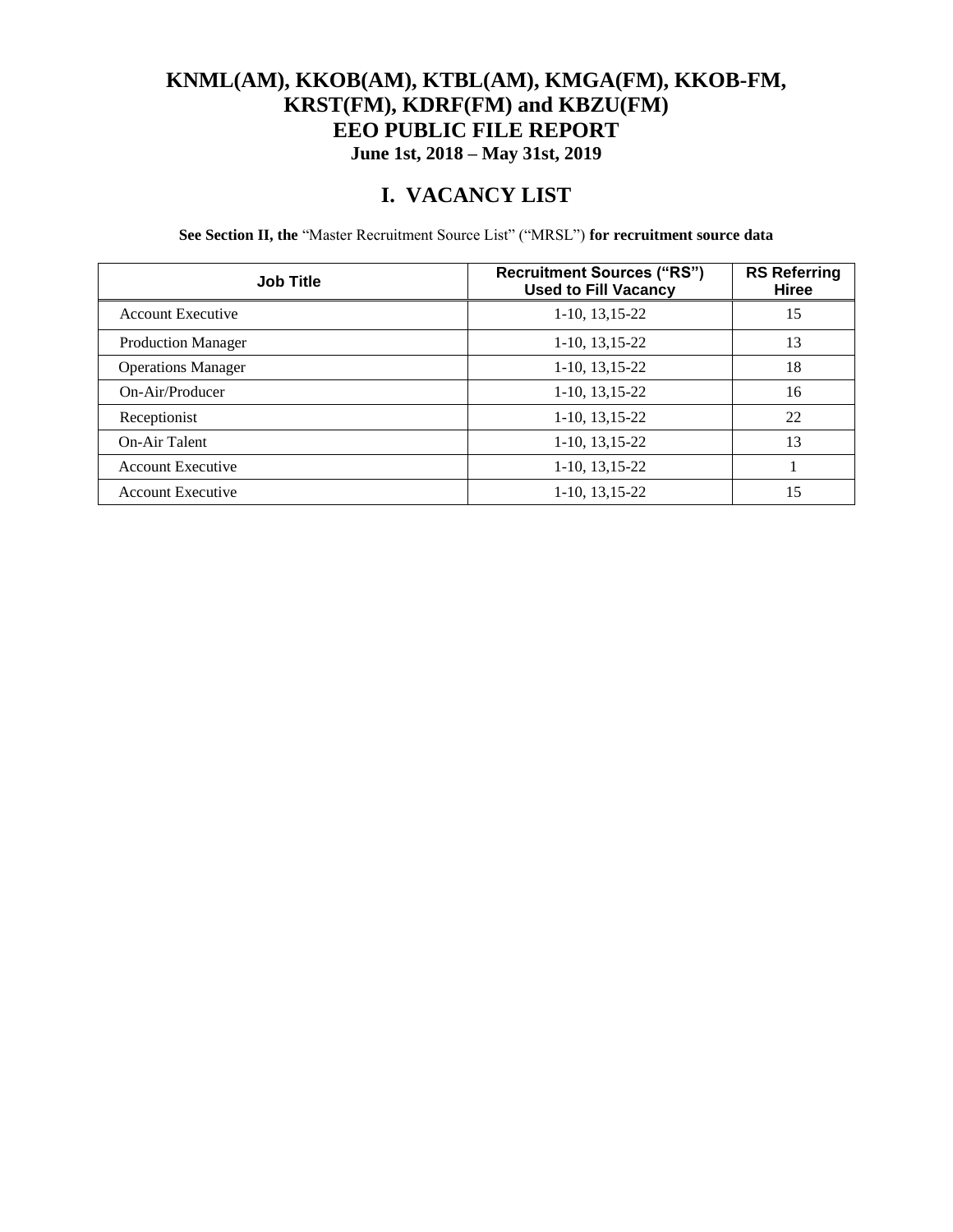### **KNML(AM), KKOB(AM), KTBL(AM), KMGA(FM), KKOB-FM, KRST(FM), KDRF(FM) and KBZU(FM) EEO PUBLIC FILE REPORT June 1st, 2018 – May 31st, 2019**

## **II.MASTER RECRUITMENT SOURCE LIST ("MRSL")**

| <b>RS</b><br><b>Number</b> | <b>RS</b> Information                               | <b>Source Entitled</b><br>to Vacancy<br><b>Notification?</b><br>(Yes/No) | No. of Interviewees<br><b>Referred by RS</b><br>Over<br><b>Reporting Period</b> |
|----------------------------|-----------------------------------------------------|--------------------------------------------------------------------------|---------------------------------------------------------------------------------|
| $\mathbf{1}$               | <b>New Mexico Broadcasters Association</b>          | N <sub>o</sub>                                                           | 4                                                                               |
|                            | <b>Contact: Suzan Strong</b>                        |                                                                          |                                                                                 |
|                            | suzanstrong@nmba.org                                |                                                                          |                                                                                 |
|                            | 2333 Wisconsin NE                                   |                                                                          |                                                                                 |
|                            | Albuquerque, NM 87110                               |                                                                          |                                                                                 |
|                            | 505-881-4444                                        |                                                                          |                                                                                 |
| $\overline{2}$             | SaSacco & Associates                                | N <sub>o</sub>                                                           | $\mathbf{0}$                                                                    |
|                            | <b>Contact: Stacy Sacco</b>                         |                                                                          |                                                                                 |
|                            | Stacy@sasacco.com                                   |                                                                          |                                                                                 |
|                            | 1201 Cannonade Ct SE                                |                                                                          |                                                                                 |
|                            | Albuquerque, NM 87123                               |                                                                          |                                                                                 |
| $\overline{3}$             | <b>Hispanic Chamber of Commerce</b>                 | N <sub>o</sub>                                                           | $\overline{0}$                                                                  |
|                            | Bea@ahcnm.org                                       |                                                                          |                                                                                 |
| $\overline{4}$             | <b>Lulac National Educational</b>                   | N <sub>o</sub>                                                           | $\overline{0}$                                                                  |
|                            | jmoya@lnesc.org                                     |                                                                          |                                                                                 |
|                            | 2000 L Street NW, Suite 610<br>Washington, DC 20036 |                                                                          |                                                                                 |
|                            | 202-8359646                                         |                                                                          |                                                                                 |
| 5                          | <b>Communication &amp; Journalism, UNM</b>          | N <sub>o</sub>                                                           | $\mathbf{0}$                                                                    |
|                            | <b>Contact: George Cavazos</b>                      |                                                                          |                                                                                 |
|                            | cjadvise@unm.edu                                    |                                                                          |                                                                                 |
|                            | MSC03 2240, 1 University of New Mexico              |                                                                          |                                                                                 |
|                            | Albuquerque, NM 87131                               |                                                                          |                                                                                 |
|                            | 505-277-1903                                        |                                                                          |                                                                                 |
| 6                          | <b>Colorado Media School</b>                        | N <sub>o</sub>                                                           | $\overline{0}$                                                                  |
|                            | Contact: Terry Cuff                                 |                                                                          |                                                                                 |
|                            | tcuff@beonair.com                                   |                                                                          |                                                                                 |
|                            | 404 S. Upham Street                                 |                                                                          |                                                                                 |
|                            | Lakewood, CO 80226                                  |                                                                          |                                                                                 |
|                            | 303-937-7070                                        |                                                                          |                                                                                 |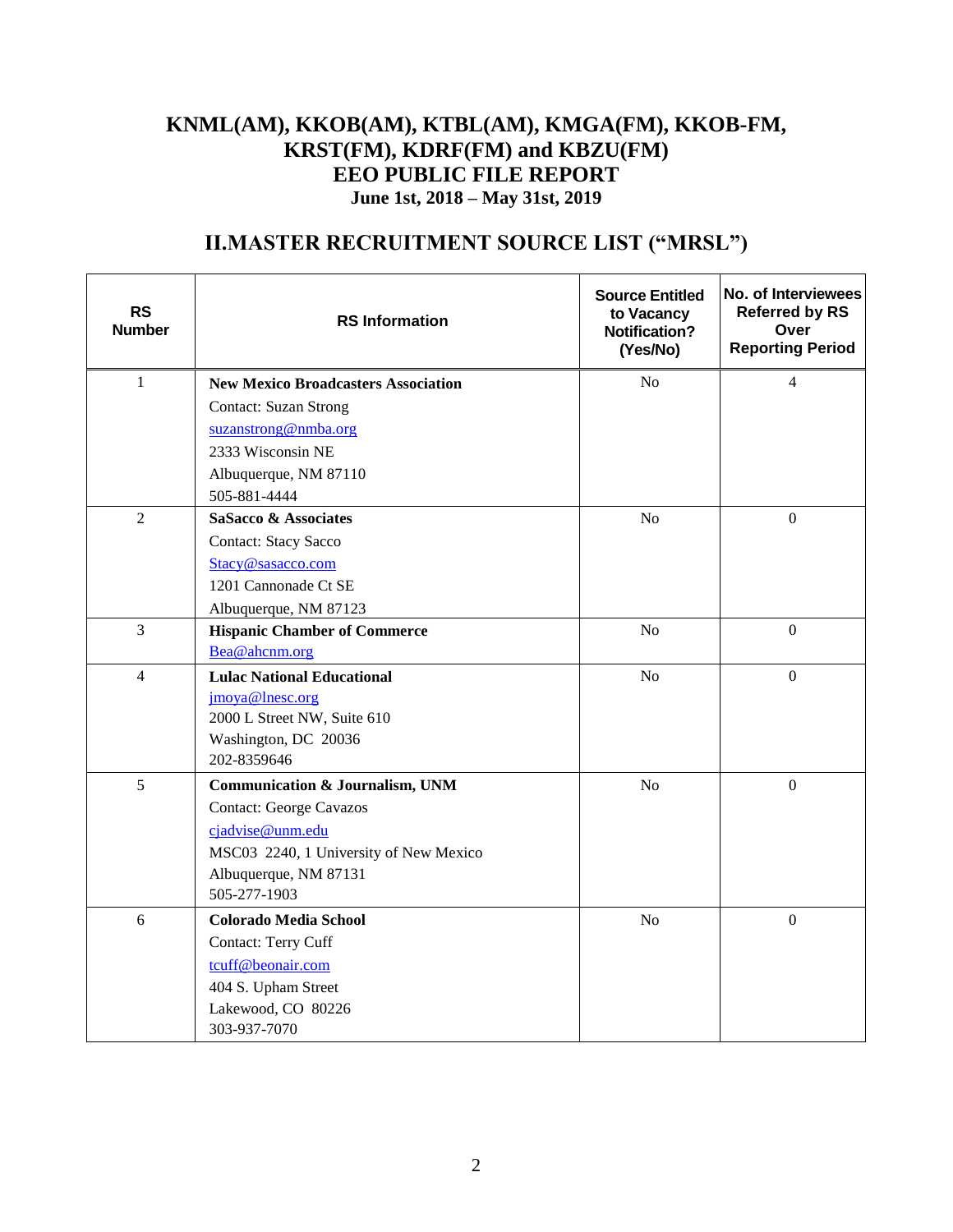| <b>RS</b><br><b>Number</b> | <b>RS</b> Information                                  | <b>Source Entitled</b><br>to Vacancy<br><b>Notification?</b><br>(Yes/No) | No. of Interviewees<br><b>Referred by RS</b><br>Over<br><b>Reporting Period</b> |
|----------------------------|--------------------------------------------------------|--------------------------------------------------------------------------|---------------------------------------------------------------------------------|
| $\overline{7}$             | <b>Veterans Administration</b>                         | N <sub>o</sub>                                                           | 1                                                                               |
|                            | <b>Contact: Keith Rollins</b>                          |                                                                          |                                                                                 |
|                            | keith.rollins2@va.gov                                  |                                                                          |                                                                                 |
|                            | P.O. Box 900                                           |                                                                          |                                                                                 |
|                            | Albuquerque, NM 87103<br>505-346-3984                  |                                                                          |                                                                                 |
| $\,8\,$                    | <b>University of New Mexico</b>                        | N <sub>o</sub>                                                           | $\mathbf{0}$                                                                    |
|                            | <b>Contact: Richard Schaefer</b>                       |                                                                          |                                                                                 |
|                            | Schaefer@unu.edu                                       |                                                                          |                                                                                 |
|                            | C-J Building #235W                                     |                                                                          |                                                                                 |
|                            | Albuquerque, NM 87131                                  |                                                                          |                                                                                 |
|                            | 505-277-9556                                           |                                                                          |                                                                                 |
| 9                          | <b>Station Website Postings (all SEU stations)</b>     | N <sub>o</sub>                                                           | $\boldsymbol{0}$                                                                |
|                            | www.610thesportsanimal.com                             |                                                                          |                                                                                 |
|                            | www.770kkob.com                                        |                                                                          |                                                                                 |
|                            | www.1050talk.com                                       |                                                                          |                                                                                 |
|                            | www.923krst.com                                        |                                                                          |                                                                                 |
|                            | www.kobfm.com<br>www.995magicfm.com                    |                                                                          |                                                                                 |
|                            | www.edfm.com                                           |                                                                          |                                                                                 |
| 10                         | <b>All Access Website</b>                              | N <sub>o</sub>                                                           | $\mathbf{1}$                                                                    |
|                            | www.allaccess.com                                      |                                                                          |                                                                                 |
| 11                         | <b>Zip Recruiter Website</b>                           | N <sub>o</sub>                                                           | $\boldsymbol{0}$                                                                |
|                            | www.ziprecruiter.com                                   |                                                                          |                                                                                 |
| 12                         | Craig's List                                           | $\rm No$                                                                 | $\boldsymbol{0}$                                                                |
|                            | www.albuquerque.craigslist.org                         |                                                                          |                                                                                 |
| 13                         | <b>Employee/Self-Referral</b>                          | No                                                                       | 16                                                                              |
| 14                         | <b>Monster Website</b>                                 | $\rm No$                                                                 | $\boldsymbol{0}$                                                                |
|                            | www.monster.com                                        |                                                                          |                                                                                 |
| 15                         | <b>On-Air Announcements</b> (one or more SEU stations) | No                                                                       | 6                                                                               |
| 16                         | <b>Word-of-Mouth Referral</b>                          | N <sub>o</sub>                                                           | $\overline{4}$                                                                  |
| 17                         | <b>SEU Job Fair(s)</b> (see Section III)               | <b>No</b>                                                                | $\mathfrak{2}$                                                                  |
| 18                         | <b>Cumulus Website</b>                                 | N <sub>o</sub>                                                           | 8                                                                               |
|                            | http://www.cumulus.com/careers                         |                                                                          |                                                                                 |
| 19                         | Facebook                                               | <b>No</b>                                                                | $\mathbf{0}$                                                                    |
|                            | www.facebook.com                                       |                                                                          |                                                                                 |
| 20                         | <b>Glass Door</b>                                      | <b>No</b>                                                                | $\overline{0}$                                                                  |
|                            | www.glassdoor.com                                      |                                                                          |                                                                                 |
| 21                         | Link Up                                                | No                                                                       | $\mathbf{0}$                                                                    |
|                            | www.linkup.com                                         |                                                                          |                                                                                 |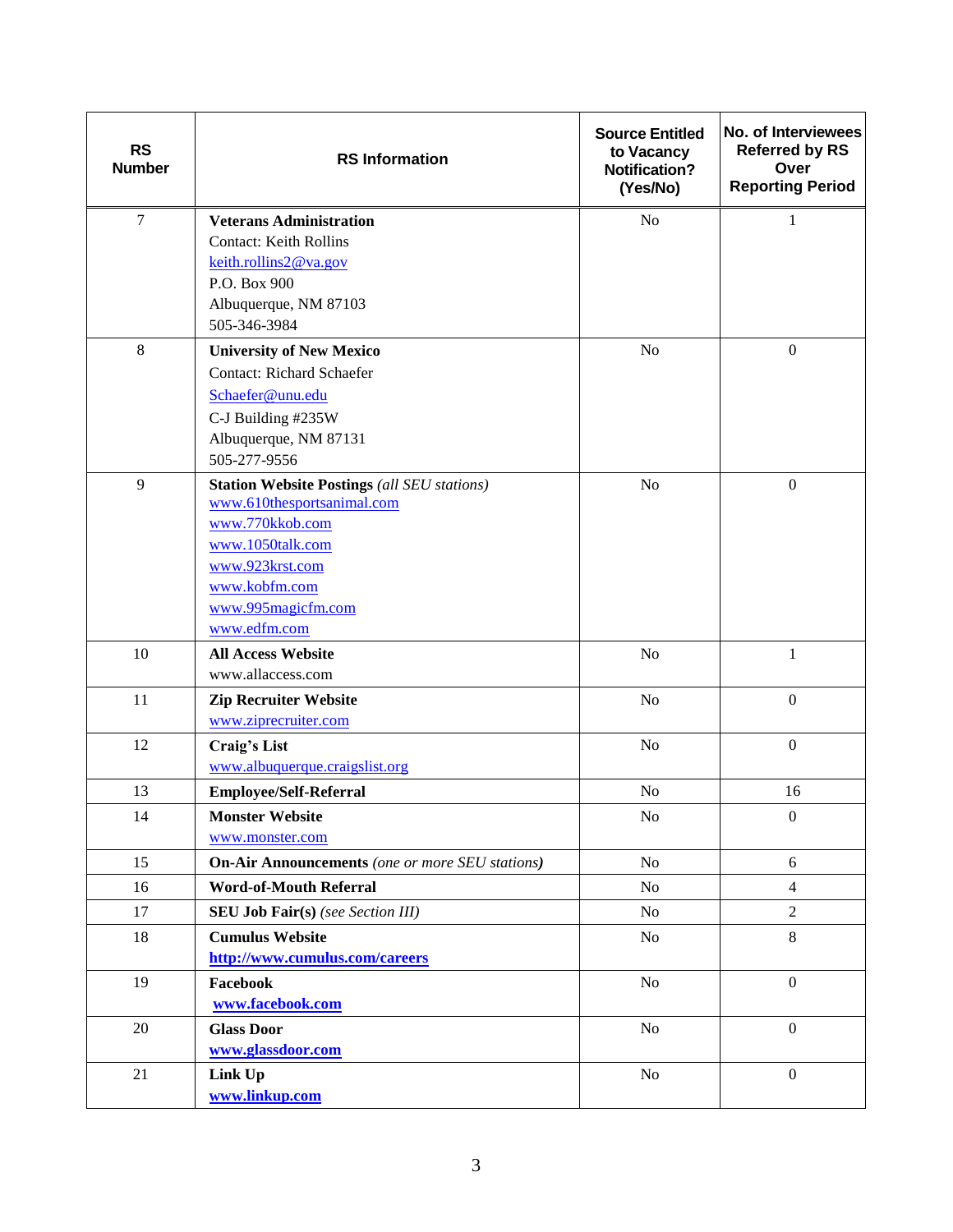| <b>RS</b><br><b>Number</b> | <b>RS</b> Information                           | <b>Source Entitled</b><br>to Vacancy<br><b>Notification?</b><br>(Yes/No) | No. of Interviewees<br><b>Referred by RS</b><br>Over<br><b>Reporting Period</b> |
|----------------------------|-------------------------------------------------|--------------------------------------------------------------------------|---------------------------------------------------------------------------------|
| 22                         | <b>Indeed</b><br>www.indeed.com                 | N <sub>0</sub>                                                           | b                                                                               |
|                            | <b>TOTAL INTERVIEWEES OVER REPORTING PERIOD</b> |                                                                          | 48                                                                              |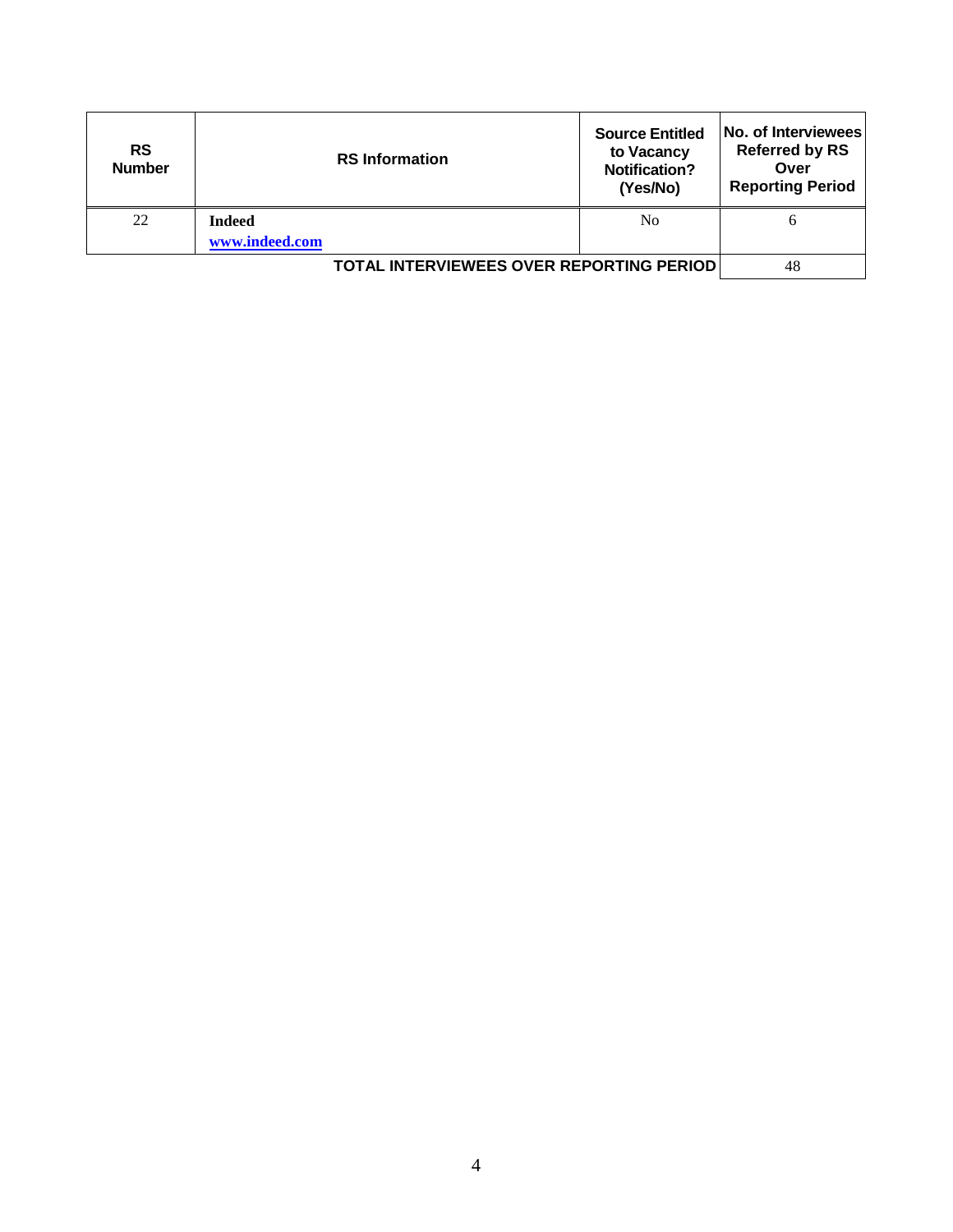### **KNML(AM), KKOB(AM), KTBL(AM), KMGA(FM), KKOB-FM, KRST(FM), KDRF(FM) and KBZU(FM) EEO PUBLIC FILE REPORT June 1st, 2018 – May 31st, 2019**

|                | <b>Type of Recruitment Initiative</b><br>(Menu Selection) | <b>Brief Description of Activity</b>                                                                                                                                                                                                                                                                                                                                                                                                                                                                                                                                                                                              |
|----------------|-----------------------------------------------------------|-----------------------------------------------------------------------------------------------------------------------------------------------------------------------------------------------------------------------------------------------------------------------------------------------------------------------------------------------------------------------------------------------------------------------------------------------------------------------------------------------------------------------------------------------------------------------------------------------------------------------------------|
| 1              | Participate in Virtual Job Fair                           | From January 28 <sup>th</sup> – February 1 <sup>st</sup> , 2019, our SEU<br>participated in the New Mexico Broadcast Association<br>(NMBA) Virtual Job Fair. We had 5 candidates apply<br>for the open positions at that time (Account Executive).<br>This event was promoted on one or more SEU stations.<br>1,139 job seekers visited the site during this time. Jason<br>Martinez and Julia Miera, our Sales Managers,<br>monitored the site during this time and replied to the<br>applicants timely as required by the NMBA.                                                                                                 |
| $\overline{2}$ | Participate in Job Fair                                   | On Wednesday, July 18th, 2018, our SEU participated in<br>the Senator Michael Padilla 6 <sup>th</sup> annual Job Fair. We had<br>5 department heads on site throughout the day, and over<br>4,100 job seekers attended the event.                                                                                                                                                                                                                                                                                                                                                                                                 |
| 3              | Internship Program                                        | We have established an internship program designed to<br>meet the educational needs of those considering on-air<br>talent and sales positions as well as those seeking general<br>broadcast knowledge. The student interns spend time in<br>each department, the managers and workers within to<br>gain knowledge of the inner workings of that particular<br>department.                                                                                                                                                                                                                                                         |
|                |                                                           | In the Fall of this reporting period, we had 3 student<br>interns from the University of New Mexico (UNM).<br>They spent time in sales, engineering, business office,<br>traffic, promotions, production and programming. The<br>majority of their time was spent in production and<br>programming as their personal interests were focused in<br>that direction. Our Production Director, David Bernard,<br>spent a considerable amount of time with them on<br>producing commercial spots. Our Operations Manager,<br>Pat Frisch, and his direct reports, trained the interns on<br>running an audit board and digital editing. |
|                |                                                           | Aside from obtaining a general overview of the workings<br>of a radio station and different departments, these interns<br>received specialized instruction about the music and<br>programming philosophy for 3 stations KRST (FM),<br>KMGA (FM) and KKOB (FM) and were taught how to:<br>operate the audio boards; prepare for and implement                                                                                                                                                                                                                                                                                      |

# **III. RECRUITMENT INITIATIVES**